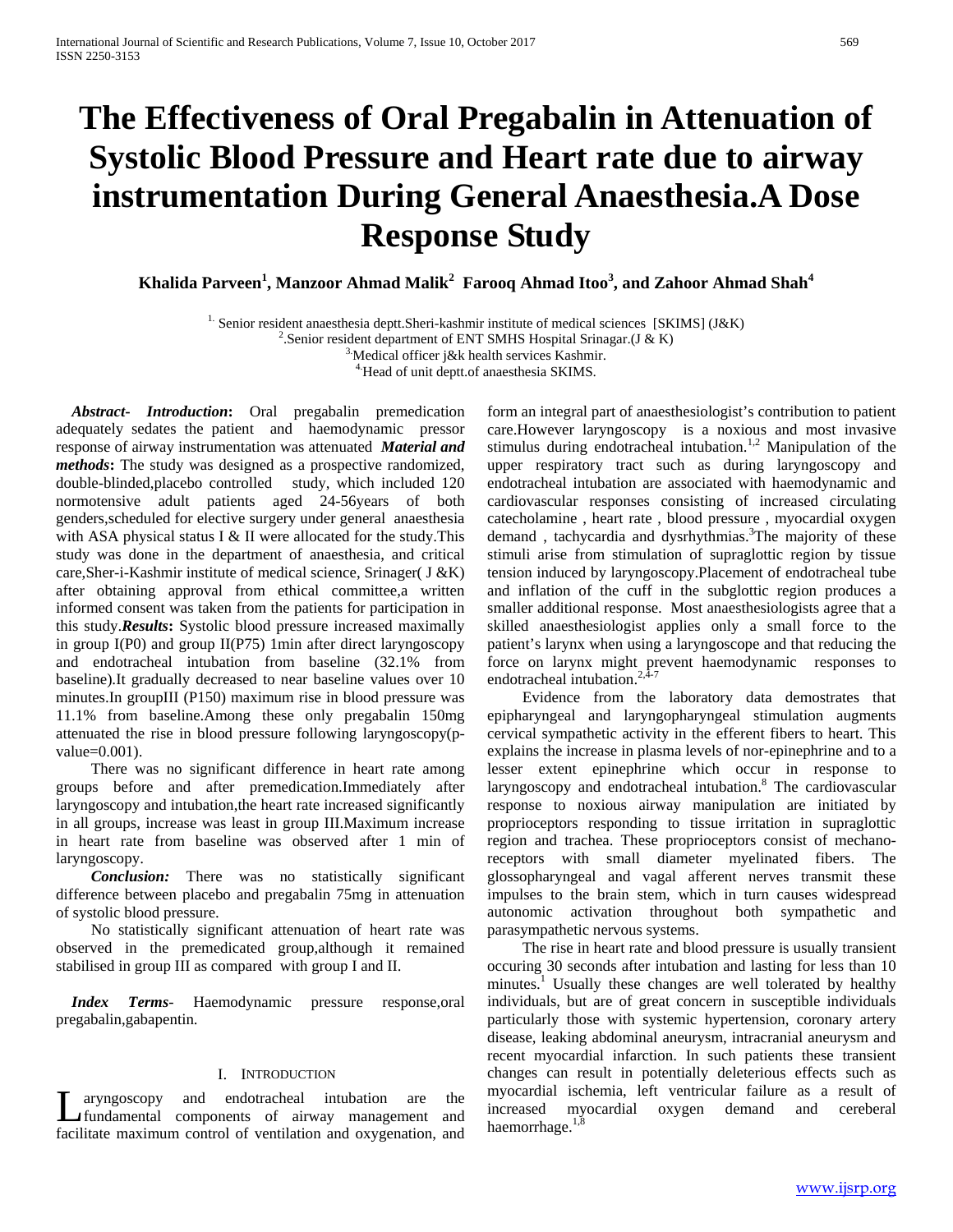Control and protection of airway during general anaesthesia has been fundamental subject under consideration for the past four decades.

 Many studies have therefore concentrated on the stressful stimulus of laryngoscopy and endotracheal intubation and a number of pharmacological measures have been used to attenuate the haemodynamic stress response to laryngoscopy and endotracheal intubation. No single drug or technique is completely satisfactory. These measures are :

- $\triangle$  Inhalational anaesthetic agents are used to obtund the laryngoscopic response by increasing the depth of anaesthesia.<sup>9</sup> However it leads to hypotension, bradycardia and myocardial ischemia and it is dangerous in hypertensive patients.<sup>10</sup>
- Alpha adrenergic blocker, phentolamine was used to attenuate the laryngoscopic response. $^{11}$
- Beta adrenergic blocking drugs are being used for blunting hemodynamic responses.<sup>12-15</sup>
- Directly acting vasodilators like sodium nitroprusside and nitroglycerine.<sup>16</sup>
- $\bullet$  Low dose opioids like morphine and fentanyl.<sup>17,18</sup>
- Topical administration of local anaesthetics like lignocaine which block the sensory fibres in laryngopharynx.19,20
- Calcium channel blockers like nicardapine,verapamil and diltiazem.<sup>21,22</sup>
- Clonidine and other α2-adrenocepter agonists are under intense investigation. $^{23}$
- Gabapentin was introduced as an anti-epileptic drug in  $1993<sup>24</sup>$ . Many studies are going on to prove the efficacy of gabapentin in attenuating preoperative anxiety and  $\frac{1}{2526}$ stress response to intubation.<sup>2</sup>
- Oral pregabalin premedication adequately sedates the patient and haemodynamic pressor response of airway instrumentation was attenuated in dose-related fashion.<sup>27</sup>

 The present study was performed to compare the effect of oral Pregabalin premedication on modifying the hemodynamic stress response following laryngoscopy and intubation.

# II. AIMS AND OBJECTIVES

- 1. To evaluate the safety and efficacy of oral Pregabalin premedication for attenuation of haemodynamic pressor response to airway instrumentation.
- 2. To compare the effectiveness of oral pregabalin in different doses to attenuate haemodynamic pressor response to airway instrumentation under general anaesthesia.

# III. MATERIALS AND METHODS

 The study entitled "The Effectiveness of Oral Pregabalin in Attenuation of Systolic Blood Pressure and Heart rate due to airway instrumentation during General Anaesthesia: A dose response study" was conducted in department of anaesthesia and critical care,Sher-i-Kashmir institute of medical science, Srinager(Kashmir) after obtaining approval from ethical committee,a written informed consent was taken from the patients for participation in this study.

 The study was designed as a prospective randomized, double-blinded,placebo controlled study, which included 120 normotensive adult patients aged 24-56years of both genders,scheduled for elective surgery under general anaesthesia with ASA physical status I & II were allocated for the study.The study was carried from January 2013 to November 2014.

# IV. EXCLUSION CRITERIA:

 Patients with anticipated difficult intubation,history of cardiac, pulmonary or renal disease,obesity, allergy to any anaesthetic medication and patients on sedatives, hypnotics or antihypertensive medication were excluded. When duration of laryngoscopy exceeding 22s or a second attempt for intubation is needed these patients were also excluded from the study.

 The patients were randomly allocated into three groups of fourty patients each. Patients selected for surgery were admitted 24 hrs prior to surgery. Preanaesthetic evaluation was done at this stage.Age, gender, weight, ASA physical status was noted in all patients .A thorough history of any comorbid disease, previous anaesthetic exposure, smoking, medictions, allergy to any drugs and personal habits was elicited.

 Double blinding was done by means of sealed envelope technique using fourty similar looking thick opaque envelopes and the code name I, II,or III was mentioned on top of envelope. The assistant separated the capsules of placebo, capsules of pregabalin (75mg) and capsules of pregabalin (150 mg) into three equal groups of fourty each. Thus three groups of fourty envelops were prepared containing either capsules of placebo, capsules of pregabalin 75mg or capsules of pregabalin 150mg with the same code ( I or II or III) mentiond on them.Only the assistant was aware of the code identity which was revealed at the end of study.

 The patients were randomly allocated to three equal groups of fourty each.

Group I (Po):Fourty patients received oral placebo (po) in the form of oral multivitamin capsules 1hr before surgery.( labeled code I)

Group II (P75): Fourty patients received pregabalin 75mg orally with sip of water 1hr before surgery.( labeled code II)

 Group 3(P150): Fourty patients received pregabalin 150mg orally with sip of water 1hr before surgery.( labeled code III)

 The drug from the closed envelope was drawn and given to the patient by anaesthesia technician with sip of water 60minutes before induction of anaesthesia.The identity of the capsule was not revealed to the patient.The patients did not receive any other premedication other than the study drugs mentioned.

 Continous monitoring of heart rate, blood pressure(systolic in mmhg),Spo2(pulse oximetry) and EtCo2 was done using WATO EX-65 monitor.

 Baseline readings of heart rate (HR), systolic blood pressure (SBP), before induction of anaesthesia.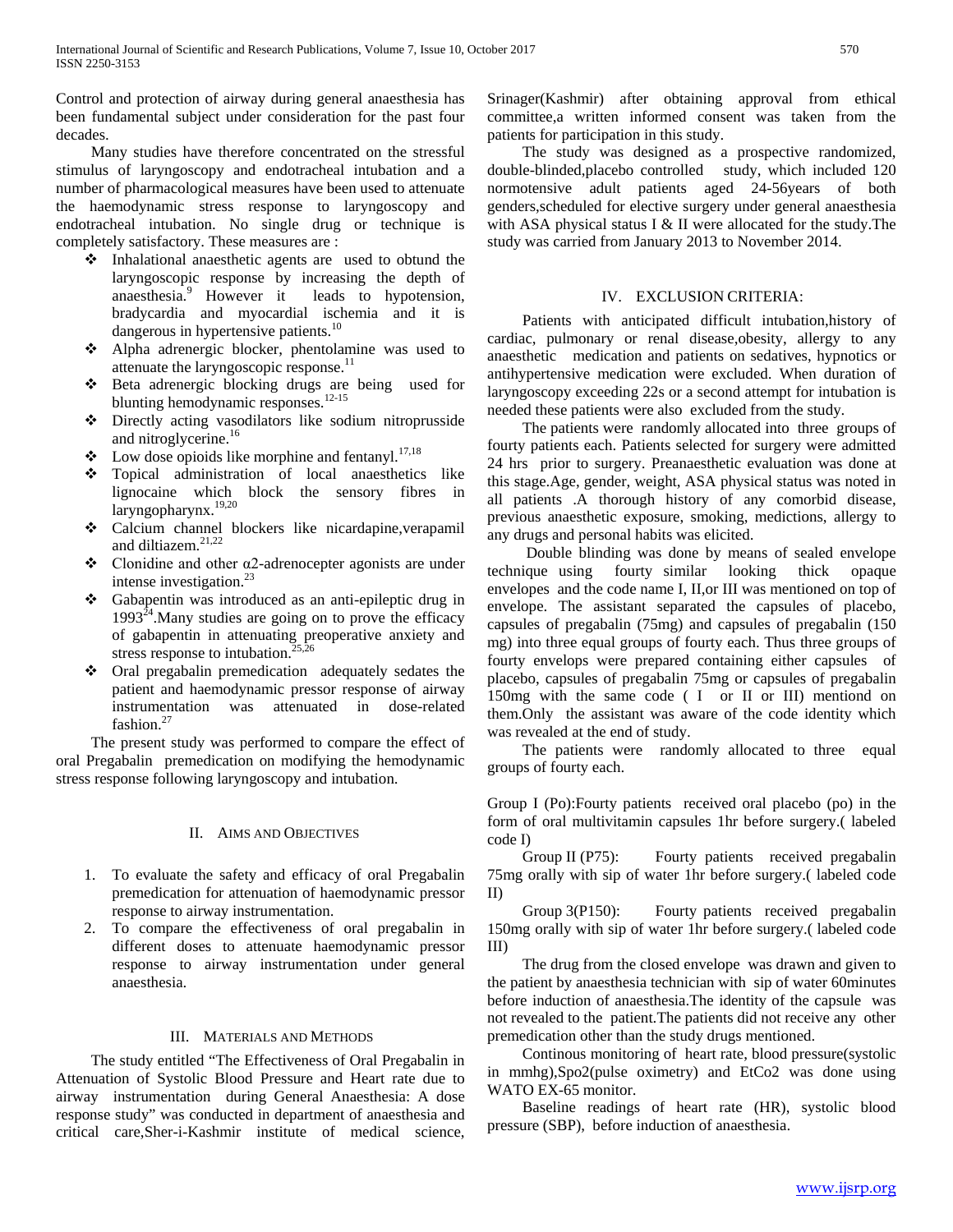The study parameters i.e. heart rate(HR), systolic blood pressure(SBP) were recorded at following intervals:-

- 1.Baseline.
- 2.Before induction.
- 3.After induction.
- 4.One minute after intubation i.e.T1
- 5.five minutes after intubation i.e.T5
- 6.Ten minutes after intubation i.e.T10

 The analysis of data was carried out by statistical package for social sciences (spss version 14.0) U.S.A,Chicago for windows.

#### **Heart** rate(beats/min) I(Mean±SD) II(Mean±SD) III(Mean±SD) p-value ANOV A Intercomparis on group (post Hoc test) Basal heart rate  $\begin{array}{|c|c|c|c|c|c|} \hline 79.93 \pm 4.90 & 80.08 \pm 3.12 & 80.65 \pm 2.64 \hline \end{array}$ 0.235 IvsII 0.001 IIvsIII 1.00 IvsIII 0.001 Before induction  $104.55\pm 2.31$  91.82 $\pm 2.14$  90.78 $\pm 1.64$ 0.000 IvsII 0.000 IIvsIII 0.071 IvsIII 0.000 After induction 108.87+1.99 101.50+2.32 97.95+2.01 0.000 IvsII 0.000 IIvsIII 0.000 IvsIII 0.000 1 min after intubation 121.03±7.85 109.12±3.33 107.05±1.36 0.000 IvsII 0.000 IIvsIII 0.195 IvsIII 0.000 5 min after intubation  $111.35\pm5.23$  103.40 $\pm2.25$  100.80 $\pm1.95$ 0.000 IvsII 0.000 IIvsIII 0.003 IvsIII 0.000 10 min after intubation 98.65 $\pm$ 3.21 95.10 $\pm$ 2.01 92.50 $\pm$ 1.68 0.000 IvsII 0.000 IIvsIII 0.000 IvsIII 0.000 After extub. 103.62±3.66 97.57±1.95 93.50±2.91 0.000 IvsII 0.000 IIvsIII 0.000 IvsIII 0.000 Over all  $103.52 \pm 0.25$   $96.94 \pm 0.25$   $94.75 \pm 0.25$   $0.001$  I vs II 0.001 IIvs III 0.001 Ivs III 0.001

 In Table 1,there was a non- significant difference in the heart rate values among groups before and after premedication.Immediately after laryngoscopy and intubation,the heart rate increased significantly in all groups,but the increase was least in group III (P150) which bear a significant difference with group I and group II.The significant difference persists among the groups upto 10 minutes after intubation and even after extubation.The difference among the groups was statistically significant.

### V. OBSERVATIONS & RESULTS

 120 patients undergoing elective surgery under general anaesthesia with endotracheal intubation were divided randomly into three groups with 40 patients each

Group  $I(P_0)$ : Received placebo 1 hr before surgery.

Group  $II(P_{75})$ : Received oral pregabalin 75mg orally 1 hr before surgery.

Group  $III(P_{150})$ :Received oral pregabalin 150mg orally 1 hr before surgery.

# **TABLE 1:Comparison of heart rate(beats/min.) in three groups**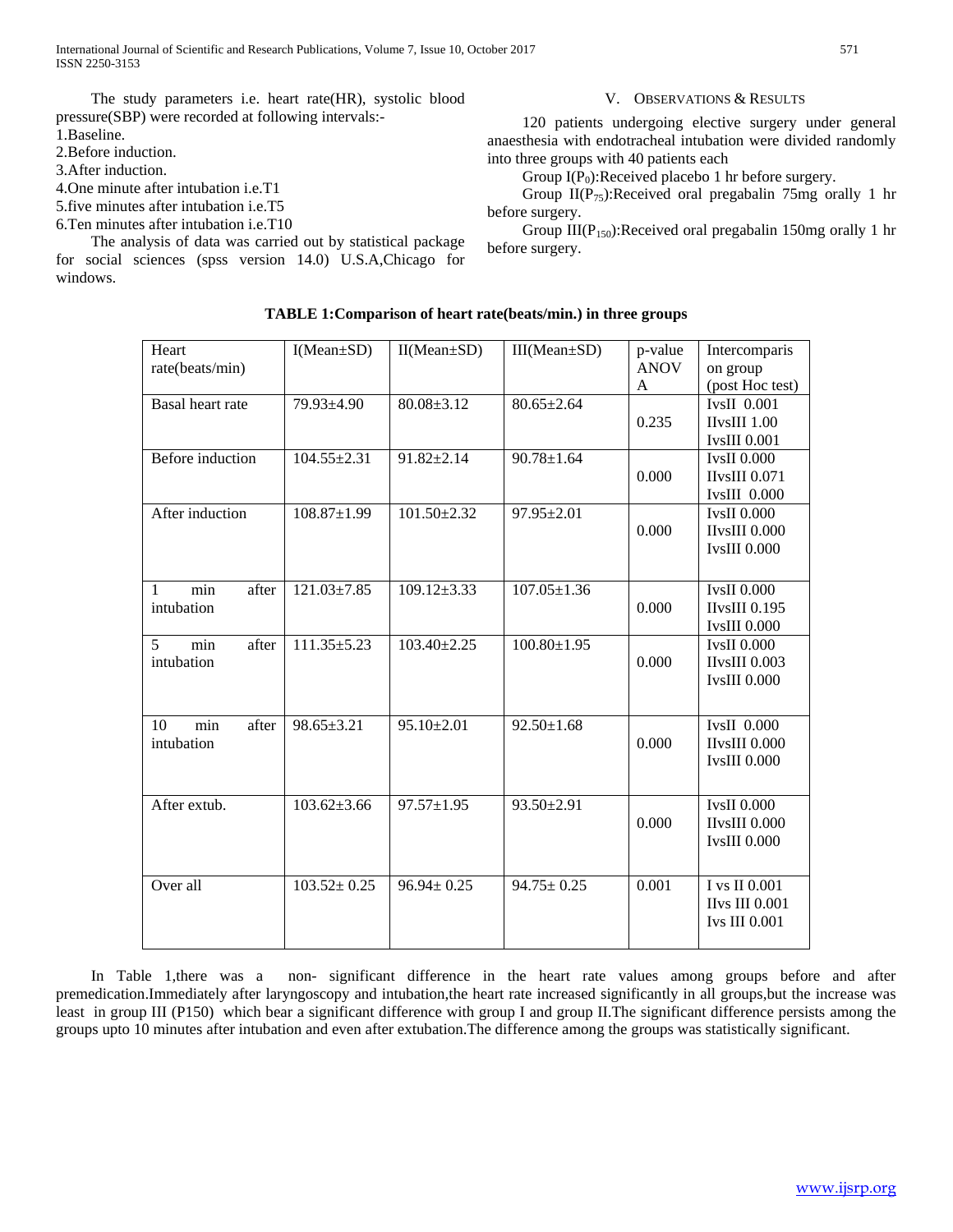

**Figure 1: Line graph representing comparison of heart rate (beats/min) among three groups**

|                                          | $I(Mean \pm SD)$  | $II(Mean \pm SD)$ | $III(Mean \pm SD)$ | p-value<br><b>ANOVA</b> | Intergroup<br>comparison<br>(Post Hoc test)                |
|------------------------------------------|-------------------|-------------------|--------------------|-------------------------|------------------------------------------------------------|
| Basal systolic<br><b>BP</b>              | $121.20 \pm 3.20$ | $119.65 \pm 5.28$ | $120.00 \pm 3.73$  | 0.222                   | Ivs II $0.296$<br><b>IIvs III 1.000</b><br>Ivs III $0.600$ |
| <b>Before</b><br>induction               | $130.43 \pm 9.23$ | $129.20 + 4.50$   | $110.63 \pm 2.56$  | 0.000                   | <b>IvsII 1.000</b><br>$IIvsIII$ 0.000<br>$IvsIII$ 0.000    |
| After<br>induction                       | $129.15 \pm 2.90$ | $128.75 \pm 3.80$ | $106.93 \pm 3.37$  | 0.000                   | IvsII $1.000$<br>$HvsIII$ $0.000$<br>$IvsIII$ 0.000        |
| 1 <sub>min</sub><br>after<br>intubation  | $160.23 \pm 4.86$ | $158.78 \pm 5.40$ | $133.38 \pm 4.16$  | 0.000                   | IvsII $0.547$<br>$IIvsIII$ 0.000<br>$IvsIII$ 0.000         |
| 5min<br>after<br>intubation              | $138.10 \pm 5.25$ | $137.72 + 2.21$   | $117.65 \pm 3.37$  | 0.000                   | <b>IvsII 1.000</b><br>$IIvsIII$ $0.000$<br>IvsIII 0.000    |
| 10 <sub>min</sub><br>after<br>intubation | $125.87 \pm 3.01$ | $124.07 + 4.17$   | $108.67 + 4.38$    | 0.000                   | IvsII $0.124$<br>$IIvsIII$ 0.000<br><b>IvsIII</b> 0.000    |

**TABLE 2 :Comparison of systolic blood pressure(mmhg) in three groups**

 In Table 2 ,there was a non –significant difference in systolic blood pressure at baseline among the three groups.Before induction a non significant difference was observed between group I and group II,which persists upto 10min after intubation while as group III bear a significant difference with group I and group II.

 Systolic blood pressure increased maximally in group I(P0) and group II(P75) 1min after direct laryngoscopy and endotracheal intubation from baseline (32.1% from baseline). In groupIII (P150) maximum rise in blood pressure was 11.1% from baseline.Among these only pregabalin 150mg attenuated the rise in blood pressure following laryngoscopy(p-value=0.001).There was no statistically significant difference between placebo and pregabalin 75mg in attenuation of systolic blood pressure.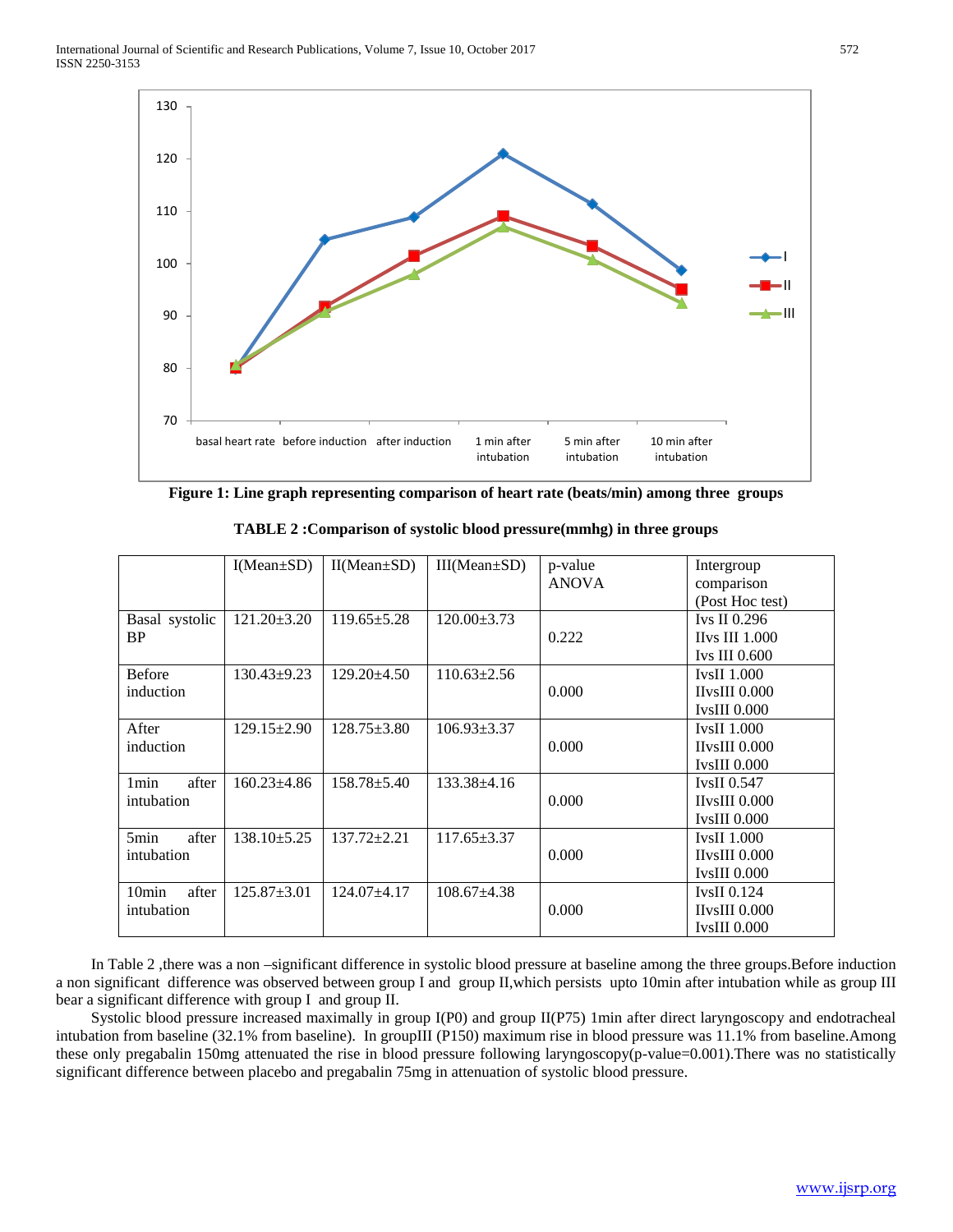

**Figure 2:Line graph representing mean systolic blood pressure in mmhg among three groups.**

#### *Discussion*

 The present study evaluated the safe and clinically effective dose of oral pregabalin premedication for its sedative effects and for attenuation of haemodynamic response of airway instrumentation of direct laryngoscopy and intubation. .

 Although,there are studies regarding pregabalin on controling the pressor response on laryngoscopy and endotracheal intubation.Our study prospective, randomised, blind, placebo controlled , is a dose response study on pregabalin

 for attenuation of haemodynamic pressor respnse due to laryngoscopy and endotracheal intubation.

### VI. INTRA-OPERATIVE HAEMODYNAMIC PARAMETER:

#### VII. HEART RATE(BEATS PER MINUTE):

 In group I baseline heart rate was 79.93/min(table 5 ) which increased to 108.87/min immediately before intubation. The heart rate increased to 121.03/min at 1 min after intubation representing rise of 41.1/min that is 51.42% from baseline. The heart rate started settling down 5 min after intubation.By 5 min it was 111.35 and by 10 min it was 98.65/min.The increase in heart rate from baseline was statistically significant(pvalue<0.05) (Table 1,figure 1)

 In group II baseline heart rate was 80.08/min (table 5) which increased to 101.50/min just immediate before intubation.the heart rate increased to 109.12/min at 1min after intubation representing rise of 29.04/min(36.2%) from baseline.This was followed by gradual decline in heart rate towards baseline. By 5 min it was 103.40/min and by 10 min it was 95.10/min. The increase in heart rate was statistically significant( $p<0.05$ ) (Table 1, figure 1)

 In group III baseline heart rate was 80.65/min which increased to 90.95/min immediately before intubation.The heart

rate increased to 107.05/min at 1min after intubation representing a rise of 26.4/min that is 32.7% from baseline.Subsequently the heart rate started settling down. By 5 min it was 100.80/min and by 10 min it was 92.50/min which was less compared to group I and II.

 In our study,there was no significant difference in heart rate among groups before and after premedication.Immediately after laryngoscopy and intubation, the heart rate increased in all groups, increase was least in group III which bears a significant difference with group I and group II.The significant difference persisted among the groups upto 10 minutes after intubation and even after extubation.The difference among the groups was statistically

significant.

 On comparing the rise in heart rate in group III with group II and group I,there was a statistically significant difference both after intubation upto 10 minutes and after extubation as well (pvalue 0.001).

 Our results are in agreement with the study conducted by Rastogi Bhawna et  $al^{27}$ , they studied a total of 90 normotensive adult patients aged 24-56 years,ASA grade I and II,of both gender were randomised into three groups of 30 patients each.Group I received oral placebo,Group II received oral pregabalin 75mg and Group III received oral pregabalin 150mg 1hr prior to induction.Preoperative sedation levels were higher with pregabalin premedication.Significant increase in heart rate and mean arterial pressure was observed in Group I& II after airway instrumentation,while statistically significant attenuation of mean arterial pressure was observed in Group III.No significant decrease in heart rate was observed in any group.

Our results are similar to the study of Namrath et  $al^{28}$  who did a prospective randomised placebo controlled study in which 90 adult ASA I and II patients undergoing elective surgery of both sexes were divided into three groups.Group A received placebo,Group B received oral gabapentin 800 mg and Group C received pregabalin 150 mg orally .Baseline heart rate ,mean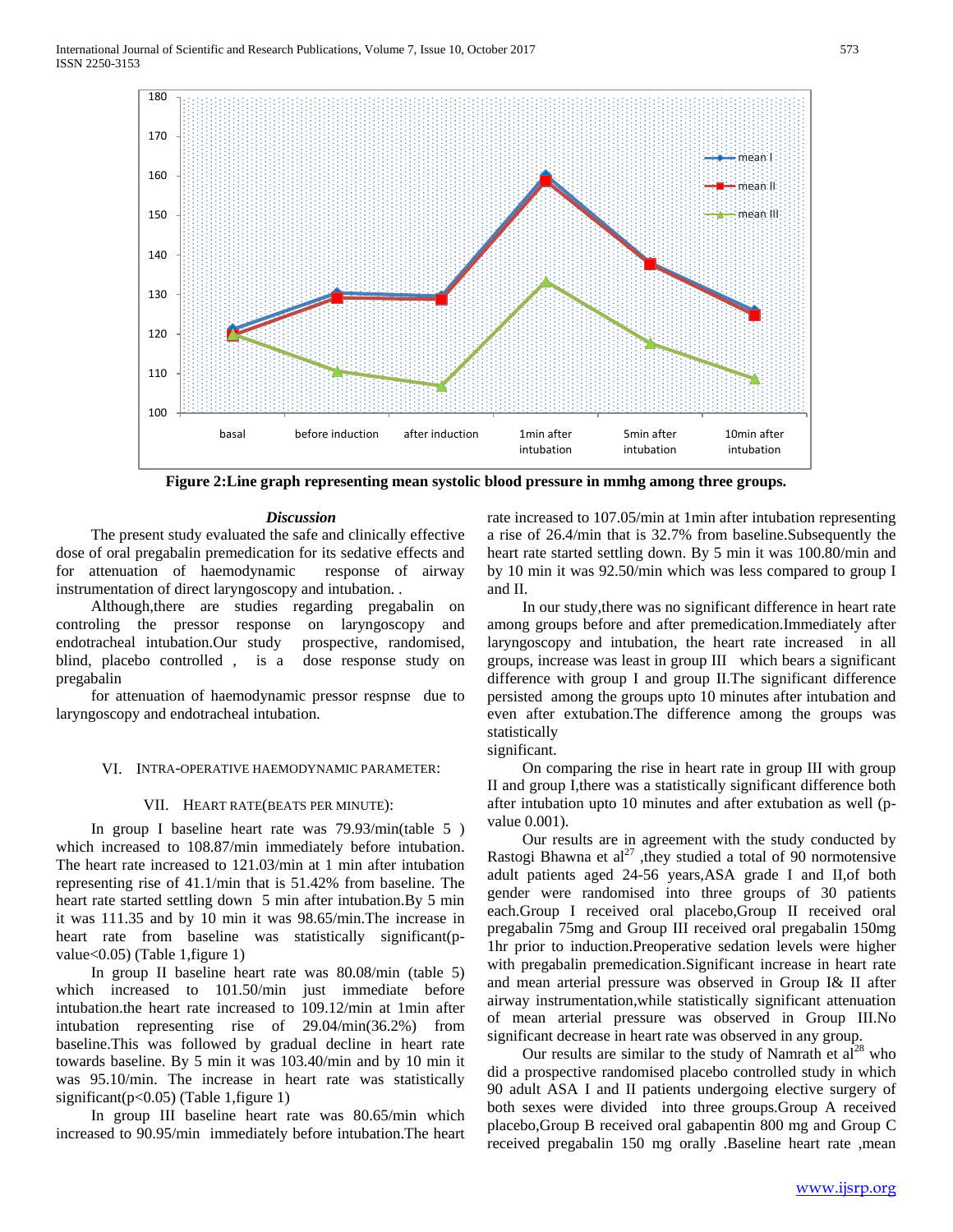arterial pressure and before induction,after induction,at the time of laryngoscopy and at the end of 0,1,3,5 and 10 min were recorded.Sedation score of all the three groups were recorded.They concluded that pregabalin being more sedative than gabapentin, is better than gabapentin in supressing the pressor response.

#### VIII. SYSTOLIC BLOOD PRESSURE IN MMHG:

 In group I the baseline systolic blood pressure was 121.20mmhg(table 6).1min after intubation it was 160.2mmhg.There was a rise of 39.0mmhg that is 32.1% from baseline.The systolic blood pressure started settling down 5minafter intubation. By 5min it was 138.10mmhg and by 10min it was 125 .8 mmhg. The increase in systolic blood pressure at 1min after laryngoscopy and intubation compared to baseline value was statistically significant( $p<0.05$ )(Table 2, figure 2)

In group II, the baseline systolic blood pressure was 119.65 mmhg (table 6). 1min after intubation it was 158.78 mmhg.There was a rise of 39.13 mmhg that is 32.5% from baseline. This was followed by gradual decline in systolic blood pressure towards baseline. By 5 min it was 137.72mmhg and by 10 min it was 124.07.There was a statistically significant increase in systolic blood pressure

from baseline( $p<0.05$ ) (Table 2, figure 2).

 In group III, the baseline systolic blood pressure was 120 mmhg (table 6).During pre-induction period there was a fall in systolic blood pressure with mean of 110.6mmhg.This was not observed in the other two groups.There was rise rather than fall in other two groups during pre-induction period.1min after laryngoscopy and intubation,mean systolic blood pressure was 133.38mmhg representing a rise of 13.38mmhg that is11.1% rise from baseline.Subsequently the systolic blood pressure started settling down.By 5 min it was 117.65 and by 10 min it was 108.67mmhg which is less than the baseline value.The decrease in systolic blood pressure in group III was statistically significant which was not seen in group I and group II .(Table 2,figure 2)

 There was a non –significant difference in systolic blood pressure at baseline among the three groups.Before induction a non significant difference was observed between group I and group II,which persists upto 10min after intubation while as group III bear a significant difference with group I and group II. Systolic blood pressure increased maximally in group I(P0) and group II(P75) 1min after direct laryngoscopy and endotracheal intubation from baseline (32.1% from baseline). In groupIII (P150) maximum rise in blood pressure was 11.1% from baseline.Among these only pregabalin 150mg attenuated the rise in blood pressure following laryngoscopy(p-value=0.001).There was no statistically significant difference between placebo and pregabalin 75mg in attenuation of systolic blood pressure.

 Our results are in agreement with the studies conducted by Kumkum Gupta et  $al^{29}$  evaluated the clinical efficacy and safety of oral pregabalin for hemodynamic stability by conducting prospective blind randomised controlled cohort observation study.They studied 80 adult patients ofASA grade I and II of either gender aged 24 -54years who were randomised to receive oral pregabalin 150mg or placebo capsule,given 60-75min before surgery.Both groups were assessed for preoperative sedation and changes in heart rate and mean arterial blood pressure before and after the induction and 1,3,5,and 10min after laryngoscopy and intubation,then at 5min intervals till end of surgery along with postoperative complications.They concluded that oral pregabalin premedication effectively leads to sedation and analgesia with successful attenuation of the adverse and deleterious hemodynamic pressor response.

Our results are also similar to Rastogi et al  $(2012)^{27}$ 

# IX. SUMMARY AND CONCLUSION

 1.There was no significant difference in heart rate among groups before and after premedication.Immediately after laryngoscopy and intubation,the heart rate increased significantly in all groups, increase was least in group III.Maximum increase in heart rate from baseline was observed after 1 min of laryngoscopy.No statistically significant attenuation of heart rate was observed in the premedicated group,although it remained stabilised in group III as compared with group I and II.

 2. Systolic blood pressure increased maximally in group I(P0) and group II(P75) 1min after direct laryngoscopy and endotracheal intubation from baseline (32.1% from baseline).It gradually decreased to near baseline values over 10 minutes.In groupIII (P150) maximum rise in blood pressure was 11.1% from baseline.Among these only pregabalin 150mg attenuated the rise in blood pressure following laryngoscopy(p-value=0.001).There was no statistically significant difference between placebo and pregabalin 75mg in attenuation of systolic blood pressure.

#### **REFERENCES**

- [1] Kovac AL.Controlling the hemodynamic response to laryngoscopy and endotracheal intubation.*J* ClinAnesth *1996;8:63-79.*
- [2] Shribman AJ,Smith G,Achola KJ.Cardiovascular and catecholamine responses to laryngoscopy with and without tracheal intubation. *Br J Anaesth 1987;59:295-9.*
- [3] Seyed Mojtaba Marashi et. alAttenuation of hemodynamic responses following laryngoscopy and tracheal intubation.*M.E.J.Anesth 20 (2),2009*
- [4] Bucx MJ,Snijders CJ,van Geel RT,et al.Forces acting on the maxillary incisor teeth during laryngoscopy using the McIntosh laryngoscopy*Anaesthesia 1994;49:1064-7*
- [5] Hastings RH,Hon ED,Nghiem C,Wahrenbrock E Force ,torque, and stress relaxation with direct laryngoscopy. *AnesthAnalog 1996 ;82:456-61*
- [6] Bishop MJ,Harrington RM, Tencer A Force applied during tracheal intubation. *Anesth Analog 1992 ;74:411-4*
- [7] Finfer SR,MacKenzie SI,Saddler JM,Watkins TG.Cardiovascular responses to tracheal intubation.*Anaesth Intensive Care 1989;17:44-8*
- [8] Russel WJ,Morrls RG,Frewln DB,Drew SE.Changes in plasma catecholamine concentration during endotracheal intubation. *Br J Anaesth;1981,53:837-9*
- [9] Bedford RF and Lt Marshal K. Cardiovascular responses to endotracheal intubation during four anaesthetic technique.*Acta anaesthesiologica Scandinavia.1984; 28:563-566.*
- [10] King BD, Harris IC Jr., Freifenstein FE, Elder JD and Dripps RD. Reflex circulating responses to direct laryngoscopy and tracheal intubation performed during general anaesthesia.*Anaesthesiology.1951;12:556- 566.*
- [11] Devault M,Greifenstein FE and Harris JR. LC. Circulatory responses to endotracheal intubation in light general anaesthesia; the effect of atropine and phentolamine.*Anaesthesiology.1960; 21:360-362.*
- [12] Chandrashekara PM and King R.Attenuation of cardiovascular responses to endotracheal intubation.*Indian Journal of Anaesthesia. 1984;32(5):358- 367.*